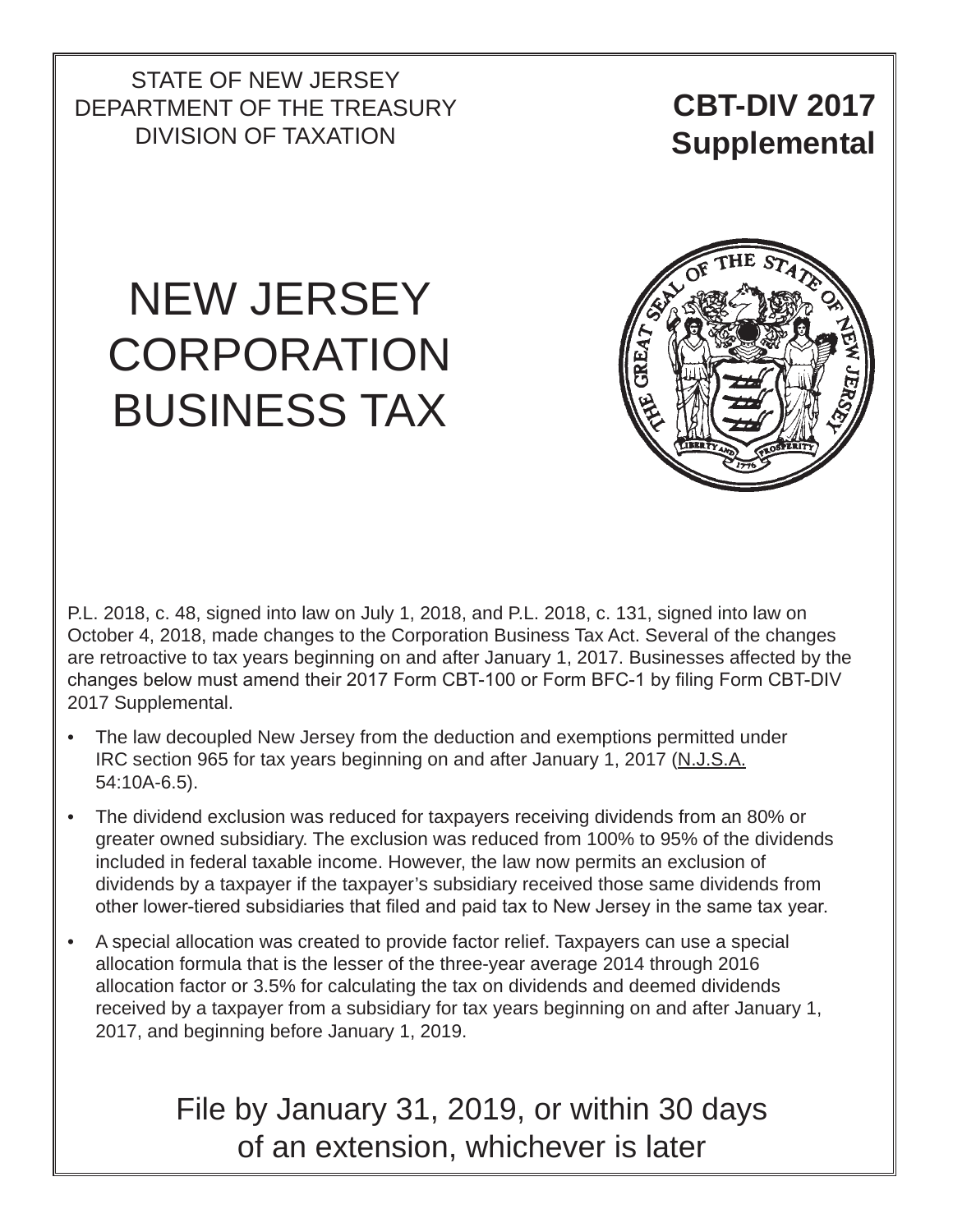# **CBT-DIV 2017 Supplemental**

| Type or print the requested information.              |                                                              |                                                                                                                                                                                                                                                                                                                                                              |                                                                                                           |                     |  |   |         |                        |  |  |
|-------------------------------------------------------|--------------------------------------------------------------|--------------------------------------------------------------------------------------------------------------------------------------------------------------------------------------------------------------------------------------------------------------------------------------------------------------------------------------------------------------|-----------------------------------------------------------------------------------------------------------|---------------------|--|---|---------|------------------------|--|--|
|                                                       |                                                              | FEDERAL EMPLOYER I.D. NUMBER                                                                                                                                                                                                                                                                                                                                 | Date authorized to do business in New Jersey.                                                             |                     |  |   |         |                        |  |  |
|                                                       |                                                              |                                                                                                                                                                                                                                                                                                                                                              |                                                                                                           |                     |  |   |         |                        |  |  |
|                                                       |                                                              | <b>CORPORATION NAME</b>                                                                                                                                                                                                                                                                                                                                      |                                                                                                           |                     |  |   |         |                        |  |  |
|                                                       |                                                              |                                                                                                                                                                                                                                                                                                                                                              |                                                                                                           |                     |  |   |         |                        |  |  |
|                                                       |                                                              | MAILING ADDRESS                                                                                                                                                                                                                                                                                                                                              | at <u>the contract of the contract of the contract of the contract of the contract of the contract of</u> |                     |  |   |         |                        |  |  |
|                                                       |                                                              |                                                                                                                                                                                                                                                                                                                                                              |                                                                                                           |                     |  |   |         |                        |  |  |
| <b>CITY</b>                                           |                                                              | <b>STATE</b><br>ZIP CODE                                                                                                                                                                                                                                                                                                                                     |                                                                                                           | <b>DIVISION USE</b> |  |   |         |                        |  |  |
|                                                       |                                                              | BFC-1<br><b>CBT-100</b><br>Original return:                                                                                                                                                                                                                                                                                                                  | <b>RP</b>                                                                                                 | <b>NP</b>           |  | Α |         | R                      |  |  |
|                                                       |                                                              |                                                                                                                                                                                                                                                                                                                                                              |                                                                                                           | 1.                  |  |   |         |                        |  |  |
| 2.                                                    |                                                              |                                                                                                                                                                                                                                                                                                                                                              |                                                                                                           | 2.                  |  |   |         |                        |  |  |
| 3.                                                    |                                                              | a) Allocated net income - Multiply line 1 by line 2 (Non-allocating taxpayers must enter amount from line 1)                                                                                                                                                                                                                                                 |                                                                                                           | За.                 |  |   |         |                        |  |  |
|                                                       |                                                              | b) Allocated dividend income from certain subsidiaries (See Schedule R in this booklet)                                                                                                                                                                                                                                                                      |                                                                                                           | 3b.                 |  |   |         |                        |  |  |
|                                                       | C)                                                           |                                                                                                                                                                                                                                                                                                                                                              |                                                                                                           | 3c.                 |  |   |         |                        |  |  |
| 4.                                                    | a)                                                           | Total nonoperational income \$ ______________________ from Schedule O, Part I                                                                                                                                                                                                                                                                                |                                                                                                           |                     |  |   |         |                        |  |  |
|                                                       |                                                              |                                                                                                                                                                                                                                                                                                                                                              |                                                                                                           | 4b.                 |  |   |         |                        |  |  |
| 5.                                                    |                                                              |                                                                                                                                                                                                                                                                                                                                                              |                                                                                                           |                     |  |   |         |                        |  |  |
| 6.                                                    |                                                              |                                                                                                                                                                                                                                                                                                                                                              |                                                                                                           |                     |  |   |         |                        |  |  |
| 7.                                                    |                                                              |                                                                                                                                                                                                                                                                                                                                                              |                                                                                                           |                     |  |   |         |                        |  |  |
| 8.                                                    |                                                              |                                                                                                                                                                                                                                                                                                                                                              |                                                                                                           | 8.                  |  |   |         |                        |  |  |
| 9.                                                    |                                                              |                                                                                                                                                                                                                                                                                                                                                              |                                                                                                           | 9.                  |  |   |         |                        |  |  |
| 10.                                                   |                                                              |                                                                                                                                                                                                                                                                                                                                                              |                                                                                                           | 10.                 |  |   |         |                        |  |  |
| 11.                                                   |                                                              |                                                                                                                                                                                                                                                                                                                                                              |                                                                                                           | 11.                 |  |   |         |                        |  |  |
| 12.                                                   |                                                              |                                                                                                                                                                                                                                                                                                                                                              |                                                                                                           | 12.                 |  |   |         |                        |  |  |
| 13.                                                   |                                                              | a) If line 12 is greater than zero, enter the amount here. This is the amount of tax you owe.                                                                                                                                                                                                                                                                |                                                                                                           | 13a.                |  |   |         |                        |  |  |
|                                                       |                                                              | b) If line 12 is less than zero, enter the amount here. This amount that will be credited to 2018.                                                                                                                                                                                                                                                           |                                                                                                           | 13 <sub>b</sub>     |  |   |         |                        |  |  |
|                                                       |                                                              | c) If line 12 is zero, enter zero here. You must submit this return even if the result is zero                                                                                                                                                                                                                                                               |                                                                                                           | 13c.                |  |   |         |                        |  |  |
| SIGNATURE AND<br>VERIFICATION<br>(See Instruction 14) |                                                              | Under penalties of perjury, I declare that I have examined this return, including accompanying schedules, forms, and statements, and to<br>the best of my knowledge and belief, it is true, correct, and complete. If prepared by a person other than the taxpayer, this declaration is<br>based on all information of which the preparer has any knowledge. |                                                                                                           |                     |  |   |         |                        |  |  |
|                                                       | (Signature of Duly Authorized Officer of Taxpayer)<br>(Date) |                                                                                                                                                                                                                                                                                                                                                              |                                                                                                           |                     |  |   | (Title) |                        |  |  |
|                                                       |                                                              | (Signature of Individual Preparing Return)<br>(Date)                                                                                                                                                                                                                                                                                                         |                                                                                                           | (Address)           |  |   |         | (Preparer's ID Number) |  |  |
|                                                       |                                                              | (Name of Tax Preparer's Employer)                                                                                                                                                                                                                                                                                                                            |                                                                                                           | (Address)           |  |   |         | (Employer's ID Number) |  |  |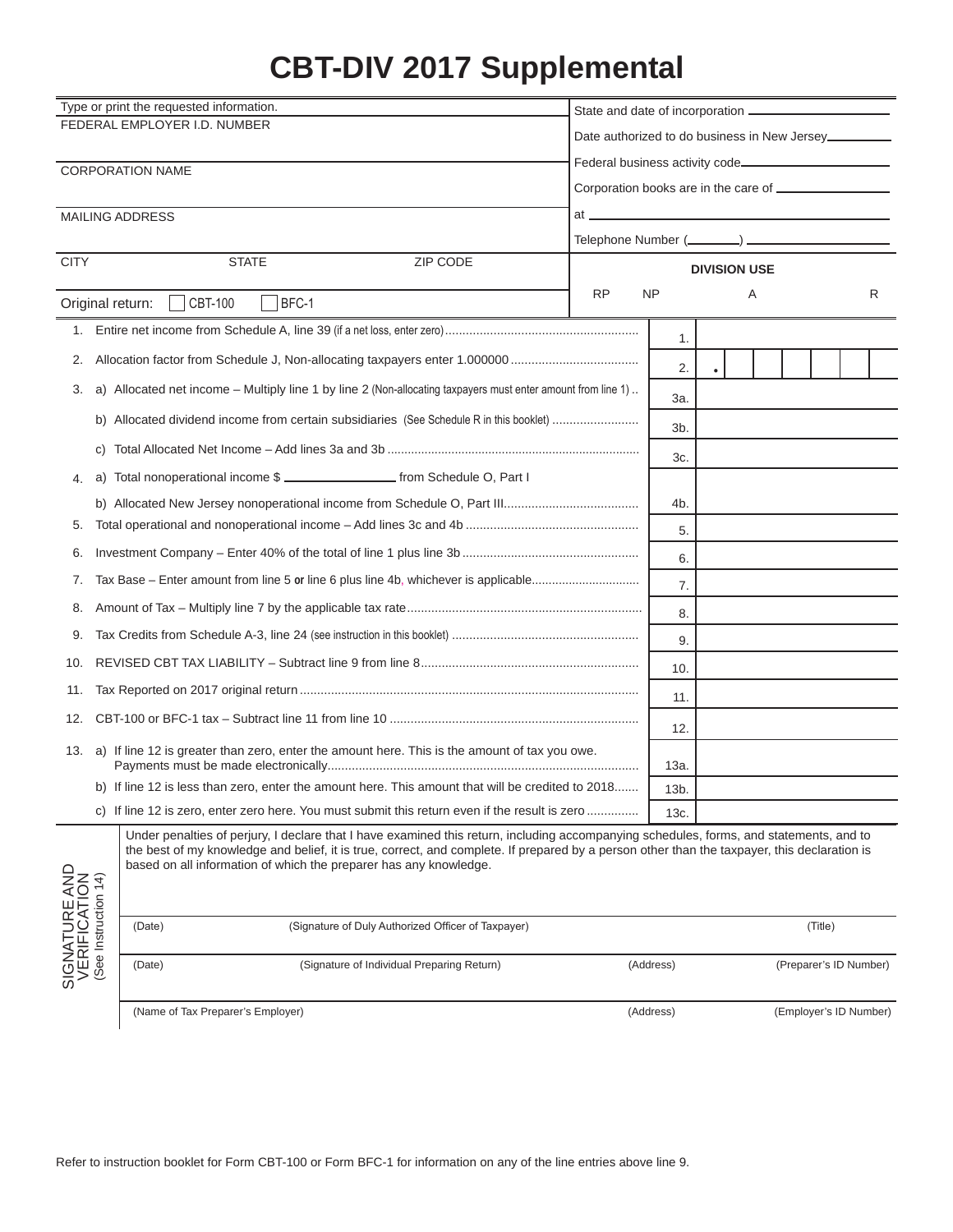|     | <b>COMPUTATION OF ENTIRE NET INCOME</b><br>Schedule A<br><b>EVERY CORPORATION MUST COMPLETE LINES 1-39 OF THIS SCHEDULE.</b>                                                                                |       |  |
|-----|-------------------------------------------------------------------------------------------------------------------------------------------------------------------------------------------------------------|-------|--|
| 1.  | Gross receipts or sales _________________________Less returns and allowances _______________________                                                                                                        | 1.    |  |
| 2.  |                                                                                                                                                                                                             | 2.    |  |
| 3.  |                                                                                                                                                                                                             | 3.    |  |
| 4.  |                                                                                                                                                                                                             | 4.    |  |
| 5.  |                                                                                                                                                                                                             | 5.    |  |
| 6.  |                                                                                                                                                                                                             | 6.    |  |
| 7.  |                                                                                                                                                                                                             | 7.    |  |
| 8.  |                                                                                                                                                                                                             | 8.    |  |
| 9.  |                                                                                                                                                                                                             | 9.    |  |
| 10  |                                                                                                                                                                                                             | 10.   |  |
| 11. |                                                                                                                                                                                                             | 11.   |  |
| 12. |                                                                                                                                                                                                             | 12.   |  |
| 13. | Salaries and wages __________________________Less jobs credit___________________________Balance                                                                                                             | 13.   |  |
| 14. |                                                                                                                                                                                                             | 14.   |  |
| 15. |                                                                                                                                                                                                             | 15.   |  |
| 16. |                                                                                                                                                                                                             | 16.   |  |
| 17. |                                                                                                                                                                                                             | 17.   |  |
| 18. |                                                                                                                                                                                                             | 18.   |  |
| 19. |                                                                                                                                                                                                             | 19.   |  |
| 20a |                                                                                                                                                                                                             |       |  |
| 20b | Less depreciation claimed in Schedule A and elsewhere on return. 20b.                                                                                                                                       | 20c.  |  |
| 21. |                                                                                                                                                                                                             | 21.   |  |
| 22. |                                                                                                                                                                                                             | 22.   |  |
| 23. |                                                                                                                                                                                                             | 23.   |  |
| 24. |                                                                                                                                                                                                             | 24.   |  |
| 25. |                                                                                                                                                                                                             | 25.   |  |
| 26. |                                                                                                                                                                                                             | 26.   |  |
| 27. |                                                                                                                                                                                                             | 27.   |  |
| 28. | Taxable income before net operating loss deductions and special deductions - Subtract line<br>27 from line 11 (Must agree with line 28, page 1 of the Unconsolidated federal Form 1120, or appropriate line | 28.   |  |
|     | NEW JERSEY ADJUSTMENT - LINES 29-39 MUST BE COMPLETED ON THIS FORM                                                                                                                                          |       |  |
| 29. | Interest on federal, state, municipal, and other obligations not included in line 5 above                                                                                                                   | 29.   |  |
| 30. |                                                                                                                                                                                                             | 30.   |  |
| 31. |                                                                                                                                                                                                             | 31.   |  |
| 32. |                                                                                                                                                                                                             | 32.   |  |
| 33. | (a) Deduction for IRC Section 78 Gross-up not deducted at line 37 below (do not incl. dividends)                                                                                                            | 33a.  |  |
|     | (b)(1) Enter the net IRC 965 amounts here (and include the IRC 965(a) amounts on                                                                                                                            | 33b1. |  |
|     |                                                                                                                                                                                                             | 33b2. |  |
|     | (c)                                                                                                                                                                                                         | 33c.  |  |
|     | Interest and intangible expenses and costs addback (from Schedule G, Part II)<br>(d)                                                                                                                        | 33d.  |  |
|     |                                                                                                                                                                                                             | 33e   |  |
| 34. | Entire net income before net operating loss deduction and dividend exclusion - Total                                                                                                                        | 34.   |  |
| 35. |                                                                                                                                                                                                             | 35.   |  |
| 36. | Entire Net Income before the dividend exclusion - Subtract line 35 from line 34                                                                                                                             | 36.   |  |
| 37. | Dividend Exclusion (from Schedule R) (see instructions for Schedule R in this booklet)                                                                                                                      | 37.   |  |
| 38. | I.B.F. Exclusion (BFC-1 filers, enter amount originally reported/CBT-100 filers, enter zero)                                                                                                                | 38.   |  |
| 39. | ENTIRE NET INCOME - Subtract line 37 and 38 from line 36. Include here and on page 1,                                                                                                                       | 39.   |  |

Refer to instruction booklet for Form CBT-100 or Form BFC-1 for information on lines 1-32.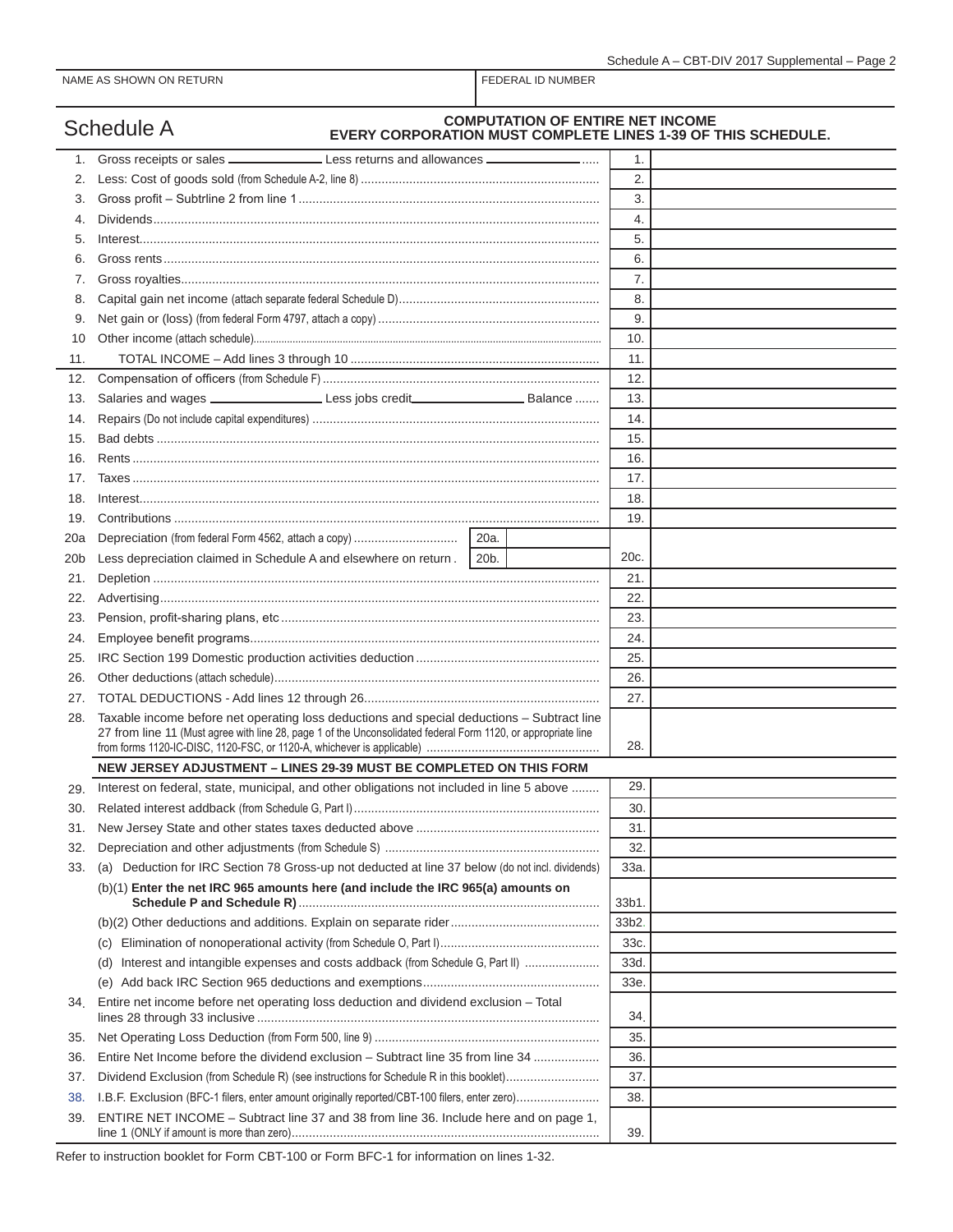# Schedule A-3 **SUMMARY OF TAX CREDITS**

|     |                                                                                              | 1.  |  |
|-----|----------------------------------------------------------------------------------------------|-----|--|
| 2.  |                                                                                              | 2.  |  |
| 3.  |                                                                                              | 3.  |  |
| 4.  |                                                                                              | 4.  |  |
| 5.  |                                                                                              | 5.  |  |
| 6.  |                                                                                              | 6.  |  |
| 7.  |                                                                                              | 7.  |  |
| 8.  |                                                                                              | 8.  |  |
| 9.  |                                                                                              | 9.  |  |
| 10. |                                                                                              | 10. |  |
| 11. |                                                                                              | 11. |  |
| 12. |                                                                                              | 12. |  |
| 13. | Small New Jersey-Based High-Technology Business Investment Tax Credit from Form 308          | 13. |  |
| 14. |                                                                                              | 14. |  |
| 15. | Manufacturing Equipment and Employment Investment Tax Credit from Form 305                   | 15. |  |
| 16. |                                                                                              | 16. |  |
| 17. |                                                                                              | 17. |  |
| 18. |                                                                                              | 18. |  |
| 19. | EITHER:<br>OR                                                                                | 19. |  |
| 20. | Residential Economic Redevelopment and Growth Tax Credit from Form 323                       | 20. |  |
| 21. |                                                                                              | 21. |  |
| 22. |                                                                                              | 22. |  |
| 23. |                                                                                              | 23. |  |
| 24. | Total tax credits taken on this return - Add lines 1 through 23. Include here and on page 1, | 24. |  |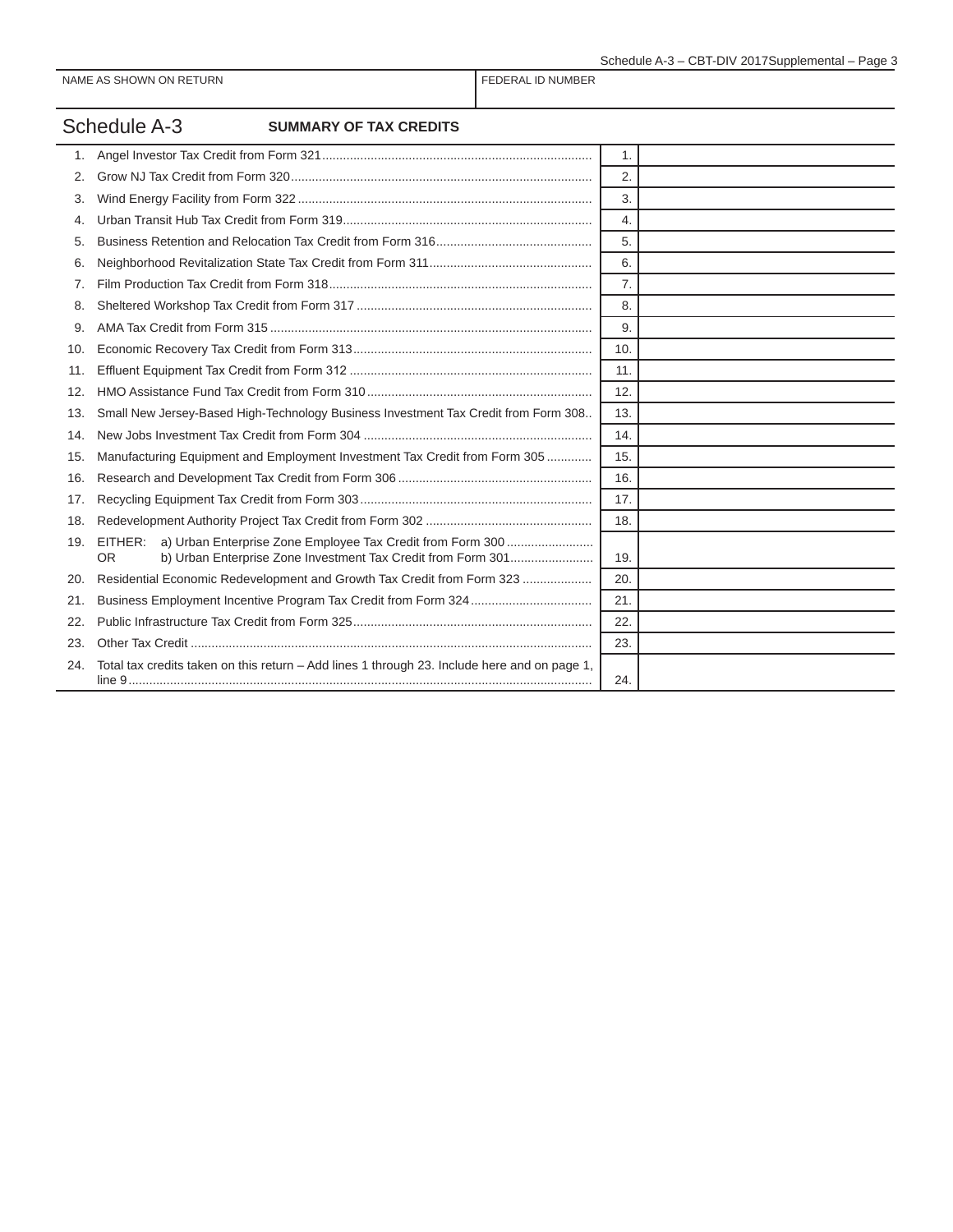Schedule P – CBT-DIV 2017 Supplemental – Page 4

NAME AS SHOWN ON RETURN FEDERAL ID NUMBER

### Schedule P **SUBSIDIARY INVESTMENT ANALYSIS**

**NOTE:** Taxpayers must hold 80% of the combined voting power of all classes of stock entitled to vote and at least 80% of the total number of shares of all other classes of stock, except non-voting stock which is limited and preferred as to dividends, for each subsidiary. Do not include advances to subsidiaries in book value.

#### **PART I DOMESTIC SUBSIDIARY**

|                                             | (1)<br>Name of                                                  | (2)<br>Percentage of Interest |                | (3)<br><b>Book Value</b> | (4)<br>Domestic Dividend Income |  |  |  |
|---------------------------------------------|-----------------------------------------------------------------|-------------------------------|----------------|--------------------------|---------------------------------|--|--|--|
| Federal ID Number                           | Subsidiary                                                      | (b) Non-Voting<br>(a) Voting  |                | (as reported in Sch. B)  | (as reported on Schedule A)     |  |  |  |
|                                             |                                                                 |                               |                |                          |                                 |  |  |  |
|                                             |                                                                 |                               |                |                          |                                 |  |  |  |
|                                             |                                                                 |                               |                |                          |                                 |  |  |  |
| Totals                                      |                                                                 |                               |                |                          |                                 |  |  |  |
| <b>FOREIGN SUBSIDIARY</b><br><b>PART II</b> |                                                                 |                               |                |                          |                                 |  |  |  |
|                                             | (1)<br>Name of                                                  | (2)<br>Percentage of Interest |                | (3)<br><b>Book Value</b> | (4)<br>Foreign Dividend Income  |  |  |  |
| Federal ID Number                           | Subsidiary                                                      | (a) Voting                    | (b) Non-Voting | (as reported in Sch. B)  | (as reported on Schedule A)     |  |  |  |
|                                             |                                                                 |                               |                |                          |                                 |  |  |  |
|                                             |                                                                 |                               |                |                          |                                 |  |  |  |
|                                             |                                                                 |                               |                |                          |                                 |  |  |  |
| Totals                                      |                                                                 |                               |                |                          |                                 |  |  |  |
|                                             | <b>PART III TOTAL OF 80% OR MORE OWNED SUBSIDIARY DIVIDENDS</b> |                               |                |                          |                                 |  |  |  |
|                                             | 1.                                                              |                               |                |                          |                                 |  |  |  |
|                                             | 2.                                                              |                               |                |                          |                                 |  |  |  |
|                                             | 3.                                                              |                               |                |                          |                                 |  |  |  |
| NOTE: Include deemed and/or paid dividends. |                                                                 |                               |                |                          |                                 |  |  |  |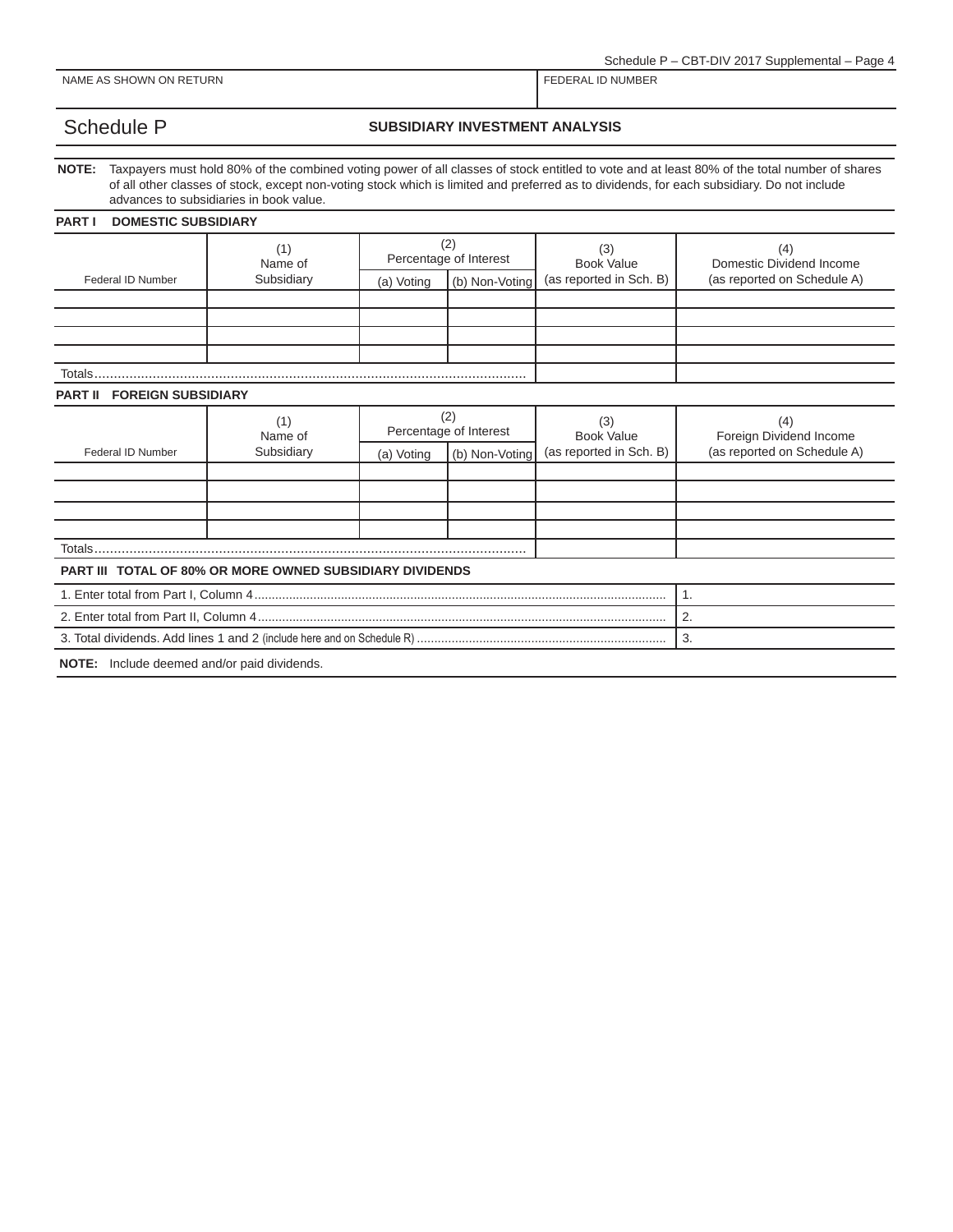| <b>Schedule R</b> | DIVIDEND EXCLUSION (See Instructions in this booklet) |
|-------------------|-------------------------------------------------------|
|-------------------|-------------------------------------------------------|

| <b>PART I</b> DIVIDEND EXCLUSION                                                                                                                                            |   |  |
|-----------------------------------------------------------------------------------------------------------------------------------------------------------------------------|---|--|
|                                                                                                                                                                             |   |  |
|                                                                                                                                                                             |   |  |
|                                                                                                                                                                             |   |  |
| 4. Less: Dividend income from investments where taxpayer owns less than 50% of voting<br>stock and less than 50% of all other classes of stock. If zero or less, enter zero |   |  |
|                                                                                                                                                                             |   |  |
|                                                                                                                                                                             | 6 |  |
| 7. DIVIDEND EXCLUSION: Add lines 2 and 6 (include here and on Schedule A, line 37)                                                                                          |   |  |
|                                                                                                                                                                             |   |  |

### **PART II 80% OR MORE OWNED SUBSIDIARY DIVIDENDS SUBJECT TO SPECIAL ALLOCATION**

| ונז |  |
|-----|--|

|     | <b>Section A</b>                                                                                  |      |      |      |                                                                                                   |
|-----|---------------------------------------------------------------------------------------------------|------|------|------|---------------------------------------------------------------------------------------------------|
|     |                                                                                                   | 2014 | 2015 | 2016 | Average Allocation                                                                                |
|     | 1. 3-year average allocation factor (as<br>previously reported on Schedule J)                     |      |      |      |                                                                                                   |
|     |                                                                                                   |      |      |      |                                                                                                   |
|     | 3. Enter amount from Schedule A, line 39                                                          |      |      |      | Is the amount zero or a negative number?                                                          |
|     |                                                                                                   |      |      |      | Yes. Complete Section C (leave Section B blank)<br>No. Complete Section B (leave Section C blank) |
|     | Section B (Complete only if Schedule A, line 39 is a positive number)                             |      |      |      |                                                                                                   |
|     |                                                                                                   |      |      | 1.   |                                                                                                   |
| 2.  |                                                                                                   |      |      | 2.   |                                                                                                   |
| 3.  |                                                                                                   |      |      | 3.   |                                                                                                   |
| 4.  |                                                                                                   |      |      | 4.   |                                                                                                   |
| 5.  |                                                                                                   |      |      | 5.   |                                                                                                   |
| 6.  |                                                                                                   |      | 6.   |      |                                                                                                   |
| 7.  |                                                                                                   |      |      | 7.   |                                                                                                   |
|     | 8. Subtract line 7 from line 6 (include here and on page 1, line 3b ONLY if greater than zero).   |      |      | 8.   |                                                                                                   |
|     | Section C (Complete only if Schedule A, line 39 is zero or a negative number)                     |      |      |      |                                                                                                   |
|     |                                                                                                   |      |      | 1.   |                                                                                                   |
| 2.  |                                                                                                   |      |      | 2.   |                                                                                                   |
| 3.  |                                                                                                   |      |      | 3.   |                                                                                                   |
| 4.  |                                                                                                   |      |      | 4.   |                                                                                                   |
| 5.  |                                                                                                   |      |      | 5.   |                                                                                                   |
| 6.  | Enter amount from Schedule A, line 36 (if zero or a negative number, enter zero)                  |      |      | 6.   |                                                                                                   |
| 7.  |                                                                                                   |      |      | 7.   |                                                                                                   |
| 8.  |                                                                                                   |      |      | 8.   |                                                                                                   |
| 9.  |                                                                                                   |      |      | 9.   |                                                                                                   |
| 10. |                                                                                                   |      |      | 10.  |                                                                                                   |
| 11. |                                                                                                   |      |      | 11.  |                                                                                                   |
|     | 12. Subtract line 11 from line 10 (include here and on page 1, line 3b ONLY if greater than zero) |      |      | 12.  |                                                                                                   |

**Note**: If you have allocated tiered dividend exclusions, you must complete Schedule RT.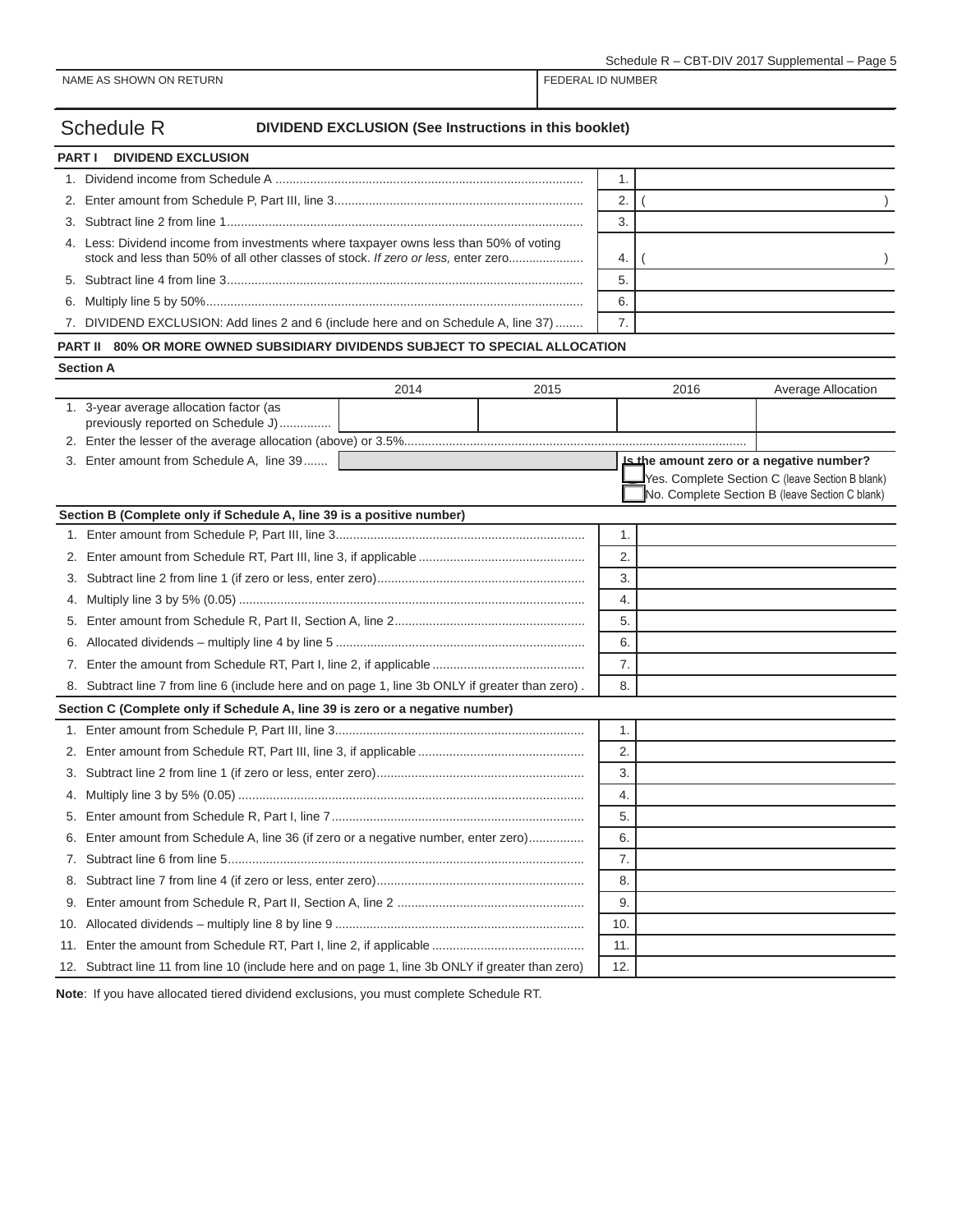FEDERAL ID NUMBER

# Schedule RT **ALLOCATED TIERED SUBSIDIARY DIVIDEND EXCLUSION (See instructions in this booklet)**

#### **PART I – FOR 80% OR GREATER OWNED SUBSIDIARY WHICH DIVIDEND IS SUBJECT TO 95% EXCLUSION ON SUBSIDIARY'S TAX RETURN**

| (1)<br>Upper Subsidiary's<br>Information |                          |                                     | (2)<br>(4)<br>(3)<br>Dividends Received from<br>Upper Subsidiary's<br>Parent's Allocation<br>Lower Tier Subsidiaries |                                                                                                                        |                                                           |                                                                             |                                                                                                | (5)<br><b>Excludable Amounts</b><br>Use EITHER Col. A or Col. B for each row               |  |
|------------------------------------------|--------------------------|-------------------------------------|----------------------------------------------------------------------------------------------------------------------|------------------------------------------------------------------------------------------------------------------------|-----------------------------------------------------------|-----------------------------------------------------------------------------|------------------------------------------------------------------------------------------------|--------------------------------------------------------------------------------------------|--|
| (a)<br>Name                              | (b)<br>Federal ID Number | (a)<br>Dividends Received by Parent | (b)<br>Dividends Not Excluded<br>from Upper Subsidiary's<br>Entire Net Income Before<br>Dividend Exclusion           | (a)<br>Tax Paid by<br>Subsidiary<br>If an individual row<br>is \$2,000* or less,<br>enter 0 in Column 5<br>of that row | (b)<br>Special Allocation<br>Factor Used by<br>Subsidiary | Enter allocation factor<br>from Section A, line 2 of<br>Schedule R, Part II | (a)<br>If Col. 3(b) is greater<br>than or equal to Col.<br>4, enter amount from<br>Column 2(b) | (b)<br>If Col. 3(b) is less than<br>Col. 4, multiply Col. 2(b)<br>by Col. 3(b) by 5% (.05) |  |
|                                          |                          |                                     |                                                                                                                      |                                                                                                                        |                                                           |                                                                             |                                                                                                |                                                                                            |  |
|                                          |                          |                                     |                                                                                                                      |                                                                                                                        |                                                           |                                                                             |                                                                                                |                                                                                            |  |
|                                          |                          |                                     |                                                                                                                      |                                                                                                                        |                                                           |                                                                             |                                                                                                |                                                                                            |  |
|                                          |                          |                                     |                                                                                                                      |                                                                                                                        |                                                           |                                                                             |                                                                                                |                                                                                            |  |
|                                          |                          |                                     |                                                                                                                      |                                                                                                                        |                                                           |                                                                             |                                                                                                |                                                                                            |  |
|                                          |                          |                                     |                                                                                                                      |                                                                                                                        |                                                           |                                                                             |                                                                                                |                                                                                            |  |
|                                          |                          |                                     |                                                                                                                      |                                                                                                                        |                                                           |                                                                             |                                                                                                |                                                                                            |  |
|                                          |                          |                                     |                                                                                                                      |                                                                                                                        |                                                           |                                                                             |                                                                                                |                                                                                            |  |
|                                          |                          |                                     |                                                                                                                      |                                                                                                                        |                                                           |                                                                             |                                                                                                |                                                                                            |  |
|                                          |                          |                                     |                                                                                                                      |                                                                                                                        |                                                           |                                                                             |                                                                                                |                                                                                            |  |

#### **PART II – ALLOCATED TIERED SUBSIDIARY DIVIDEND EXCLUSION FROM SUBSIDIARY WHICH DIVIDEND IS SUBJECT TO 50% OR 0% DIVIDEND EXCLUSION ON UPPER TIER SUBSIDIARY'S TAX RETURN**

| Upper Subsidiary's Information                                       | Dividends Received from Lower Tier Subsidiaries |                                     |                                                                                                          |  |  |                                                                                                         |  |  |
|----------------------------------------------------------------------|-------------------------------------------------|-------------------------------------|----------------------------------------------------------------------------------------------------------|--|--|---------------------------------------------------------------------------------------------------------|--|--|
| Name                                                                 | Federal ID Number                               | (3)<br>Dividends Received by Parent | Tax Paid by Subsidiary<br>If an individual row is \$2,000* or less,<br>enter 0 in Columns 5 of that row. |  |  | (5)<br>Dividends Not Excluded from<br>Upper Subsidiary's Entire Net Income<br>Before Dividend Exclusion |  |  |
|                                                                      |                                                 |                                     |                                                                                                          |  |  |                                                                                                         |  |  |
|                                                                      |                                                 |                                     |                                                                                                          |  |  |                                                                                                         |  |  |
|                                                                      |                                                 |                                     |                                                                                                          |  |  |                                                                                                         |  |  |
|                                                                      |                                                 |                                     |                                                                                                          |  |  |                                                                                                         |  |  |
|                                                                      |                                                 |                                     |                                                                                                          |  |  |                                                                                                         |  |  |
|                                                                      |                                                 |                                     |                                                                                                          |  |  |                                                                                                         |  |  |
| <b>PART III TOTAL ALLOCATED TIERED SUBSIDIARY DIVIDEND EXCLUSION</b> |                                                 |                                     |                                                                                                          |  |  |                                                                                                         |  |  |
|                                                                      |                                                 |                                     |                                                                                                          |  |  |                                                                                                         |  |  |
| 2.                                                                   |                                                 |                                     |                                                                                                          |  |  |                                                                                                         |  |  |
|                                                                      |                                                 |                                     |                                                                                                          |  |  |                                                                                                         |  |  |

\*The tax the subsidiary paid on the dividends must have exceeded the minimum tax, unless the subsidiary also used its New Jersey tax credits.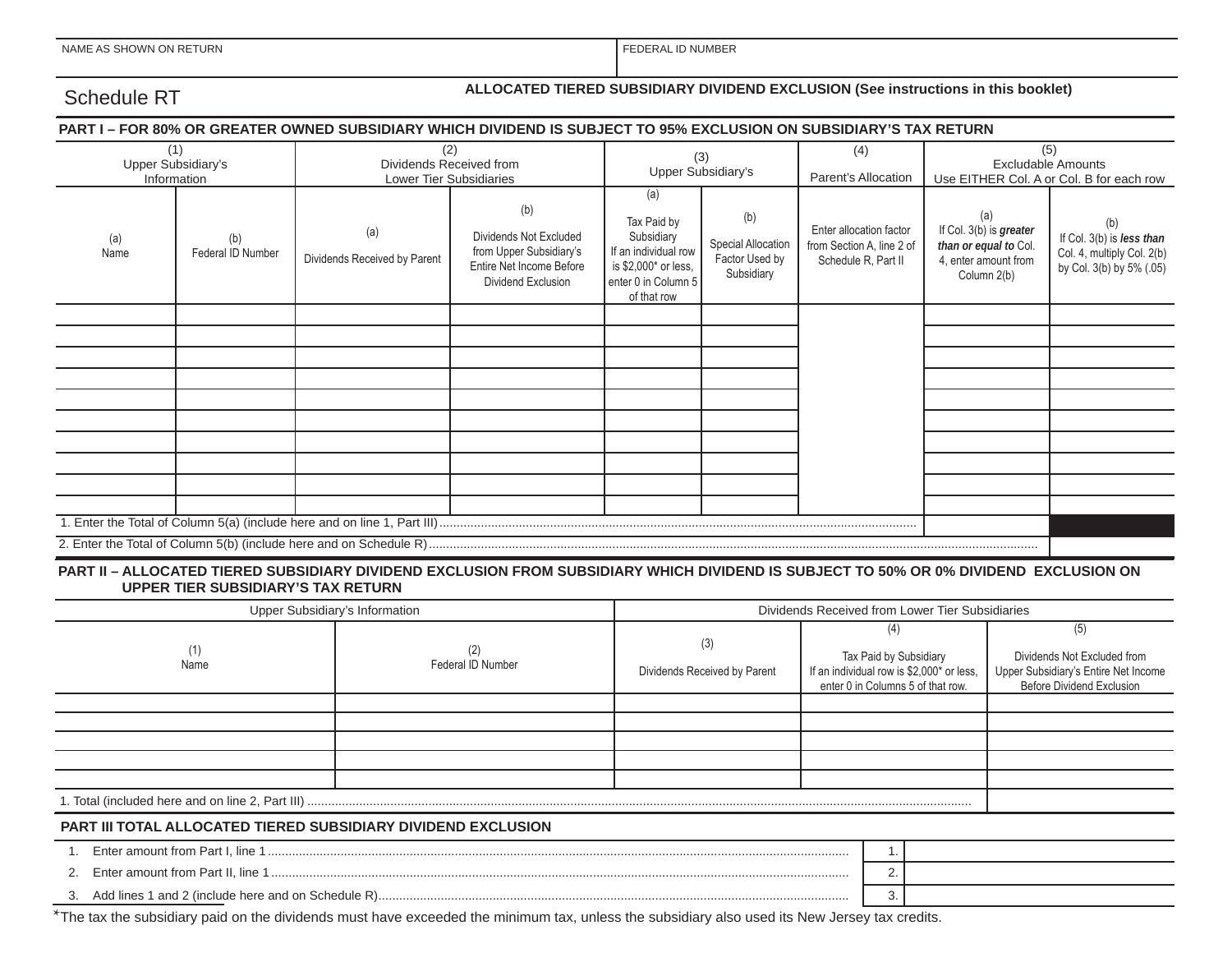### FORM 500 **COMPUTATION OF THE 2017 NOL DEDUCTION**

Return period beginning \_\_\_\_\_\_\_\_\_\_\_\_\_\_\_\_\_\_\_\_\_\_\_\_\_\_\_\_, and ending \_\_

#### **READ THE INSTRUCTIONS BEFORE COMPLETING THIS FORM**

| 1. Return period                                                                               |  |  |
|------------------------------------------------------------------------------------------------|--|--|
| 2. Entire net loss                                                                             |  |  |
| 3. Portion of line 2<br>previously<br>deducted                                                 |  |  |
| 4. Portion of line 2<br>that expired                                                           |  |  |
| 5. Amount<br>excluded from<br>Federal taxable<br>income                                        |  |  |
| 6. Current period<br>NOL available -<br>line 2 minus<br>line 3 minus<br>line 4 minus<br>line 5 |  |  |
|                                                                                                |  |  |

| 0. Current period's NOL deduction enter the legens of line 7 or line 8 here and an |  |
|------------------------------------------------------------------------------------|--|

9. Current period's NOL deduction – enter the lesser of line 7 or line 8 here and on Schedule A, line 35 of the CBT-DIV-2017 Supplemental................................................. 9.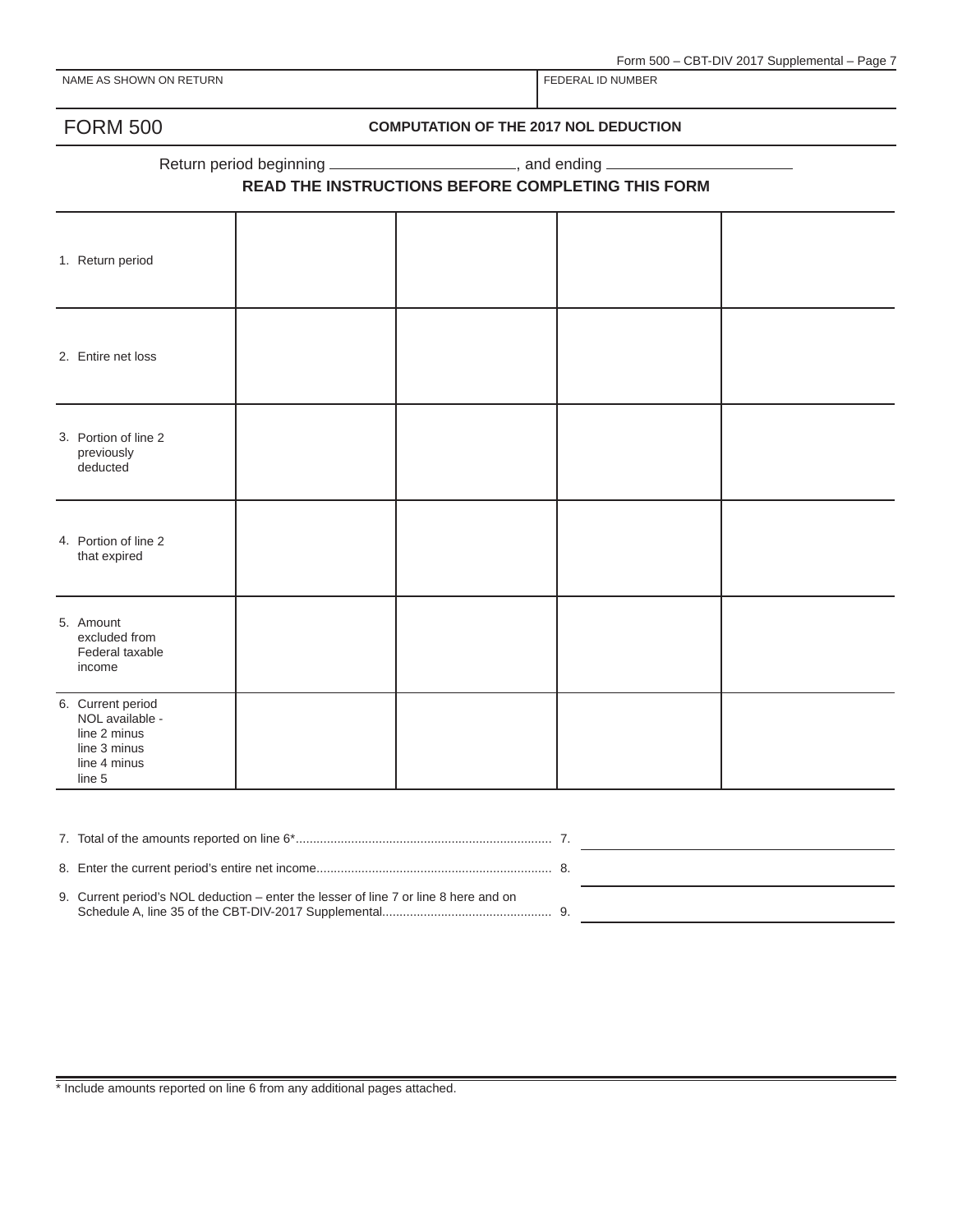Form 500 *continued* – CBT-DIV 2017 Supplemental – Page 8

NAME AS SHOWN ON RETURN FEDERAL ID NUMBER

FORM 500 **COMPUTATION OF THE 2017 NOL DEDUCTION**

Return period beginning \_\_\_\_\_\_\_\_\_\_\_\_\_\_\_\_\_\_\_\_\_\_\_\_, and ending \_\_\_\_\_\_\_\_\_\_\_\_\_\_\_\_\_\_\_

| 1. Return period                                                                               |  |  |
|------------------------------------------------------------------------------------------------|--|--|
| 2. Entire net loss                                                                             |  |  |
| 3. Portion of line 2<br>previously<br>deducted                                                 |  |  |
| 4. Portion of line 2<br>that expired                                                           |  |  |
| 5. Amount<br>excluded from<br>Federal taxable<br>income                                        |  |  |
| 6. Current period<br>NOL available -<br>line 2 minus<br>line 3 minus<br>line 4 minus<br>line 5 |  |  |
|                                                                                                |  |  |
| 1. Return period                                                                               |  |  |
| 2. Entire net loss                                                                             |  |  |
| 3. Portion of line 2<br>previously<br>deducted                                                 |  |  |
| 4. Portion of line 2<br>that expired                                                           |  |  |
| 5. Amount<br>excluded from<br>Federal taxable<br>income                                        |  |  |
| 6. Current period<br>NOL available -<br>line 2 minus<br>line 3 minus<br>line 4 minus<br>line 5 |  |  |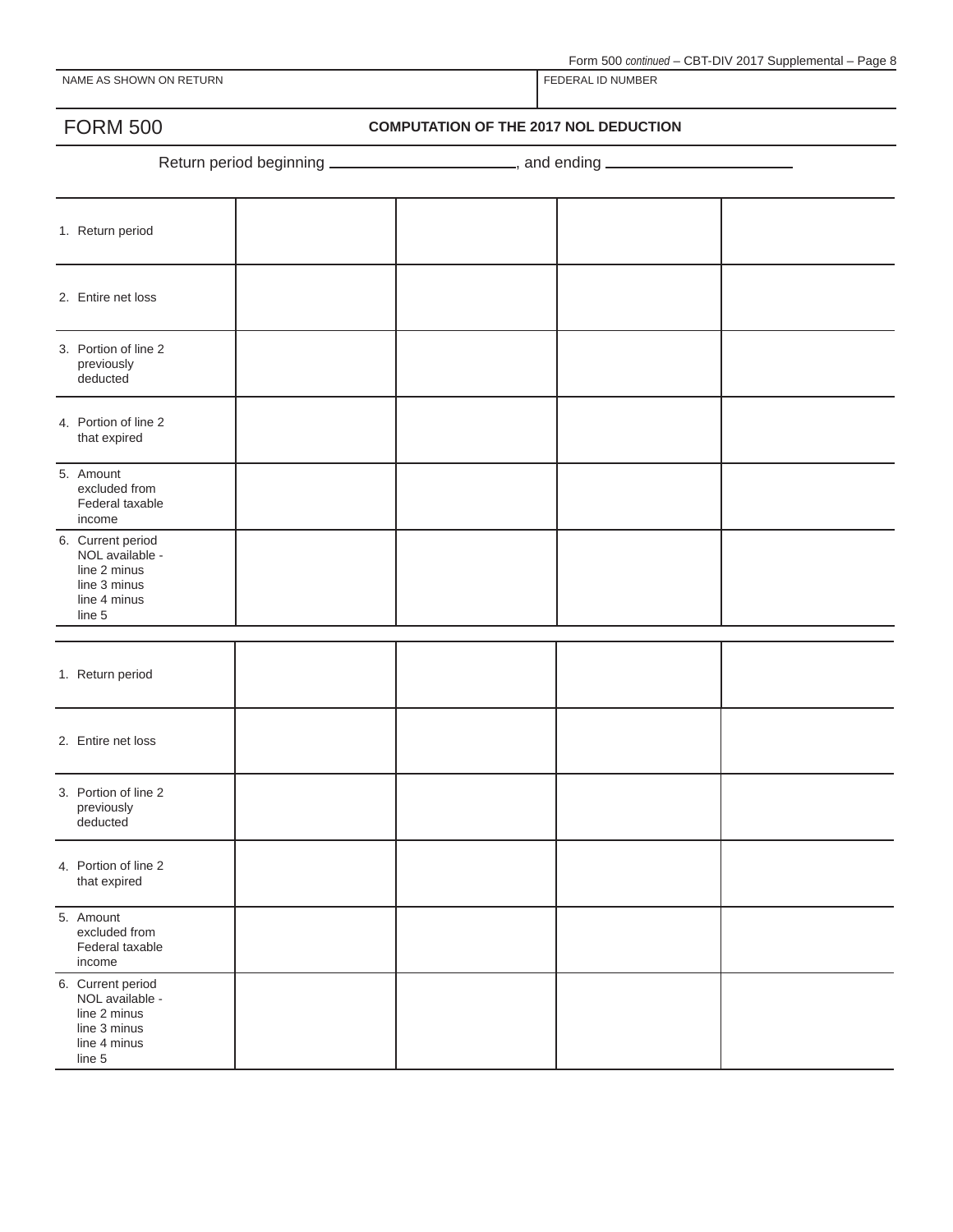# **CBT-DIV 2017 Supplemental Instructions**

Use this form to report changes resulting from P.L. 2018, c. 48 and P.L. 2018, c. 131, in lieu of filing an amended 2017 Form CBT-100 or Form BFC-1. Be sure to read all of the instructions before completing this return.

# **Who Must File**

Taxpayers who filed Form CBT-100 or BFC-1 for tax year (privilege period) 2017 and need to account for the changes resulting from P.L. 2018, c. 48 and P.L. 2018, c. 131, must file Form CBT-DIV 2017 Supplemental. This includes corporations that:

- Received dividends or deemed dividends from an 80% or more owned subsidiary; or
- Reported I.R.C. §965(a) deemed dividends for Federal income tax purposes; or
- Reported I.R.C. §965(c) deduction amounts.

Corporations that didn't have I.R.C. §965 income, exclusions, or deductions, and/or that didn't have tiered subsidiary(s), and/or that didn't take a 100% dividend exclusion on their 2017 return are not required to file the Form CBT-DIV 2017 Supplemental.

In addition, the following corporations do not need to file:

- New Jersey S corporations and real estate investment trusts (as defined in N.J.S.A. 54:10A-4(p) and N.J.S.A. 54:10A-4(l), respectively; and
- Foreign corporations that claimed their income was immune from tax pursuant to Public Law 86-272, 15 U.S.C. §381 et seq., and that completed Schedule N with their originally filed return.

# **When to File**

File on or before January 31, 2019. If your original return is being filed under extension, Form CBT-DIV 2017 Supplemental is due within 30 days of that filing (or by January 31, 2019, whichever is later). Form CBT-DIV 2017 Supplemental can only be submitted *after* you have filed your original return.

Taxpayers who have already filed Form CBT-DIV 2017 and want to file Form CBT-DIV 2017 Supplemental can do so. Penalties or interest will not be assessed as long as the tax due is paid by January 31, 2019, or the extended due date.

Taxpayers who already filed Form CBT-DIV 2017 and do not want to file Form CBT-DIV 2017 Supplemental do not need to do so. Penalties and interest will not be assessed as long as the taxpayer already filed and paid the tax. If there are any issues with the CBT-DIV 2017 filing, Division personnel will contact you.

# **Where to Mail the Return**

Mail Form CBT-DIV 2017 Supplemental and **all** supporting schedules and forms to:

New Jersey Division of Taxation Director's Office PO Box 240 Trenton, NJ 08695-0240

## **Tax Computation**

Form CBT-DIV 2017 Supplemental is used to report the changes enacted to the Corporation Business Tax Act.

Enter all of the information requested on the top portion of the return.

#### **Line 1 – Entire Net Income**

If Schedule A, line 39 is greater than zero, enter the amount. Otherwise, enter zero.

#### **Line 1 – Line 7**

Use the amounts originally reported on the 2017 Form CBT-100 or Form BFC-1. You must attach a copy of the return that was originally filed.

#### **Line 8 – Tax Rates**

For taxpayers, including Investment Companies, with Entire Net Income (Page 1, lines 1 and 4(b)) greater than \$100,000, the tax rate is 9% (.09)

on adjusted entire net income or such portion thereof as may be allocable to New Jersey.

For taxpayers, including Investment Companies, with Entire Net Income (Page 1, lines 1 and 4(b)) greater than \$50,000 and less than or equal to \$100,000, the tax rate is 7.5% (.075) on adjusted entire net income or such portion thereof as may be allocable to New Jersey. Tax periods of less than 12 months qualify for the 7.5% rate if the prorated entire net income does not exceed \$8,333 per month.

For taxpayers with Entire Net Income (page 1, lines 1 and 4(b)) of \$50,000 or less, the tax rate is 6.5% (.065) on adjusted net income or such portion thereof as may be allocable to New Jersey. Tax periods of less than 12 months qualify for the 6.5% rate if the prorated entire net income does not exceed \$4,166 per month.

**Minimum Tax:** The minimum tax is assessed based on the New Jersey Gross Receipts as follows:

| <b>New Jersey Gross Receipts</b>            | <b>Minimum Tax</b> |
|---------------------------------------------|--------------------|
| Less than \$100,000                         | \$500              |
| \$100,000 or more but less than \$250,000   | \$750              |
| \$250,000 or more but less than \$500,000   | \$1,000            |
| \$500,000 or more but less than \$1,000,000 | \$1,500            |
| \$1,000,000 or more                         | \$2.000            |

If a taxpayer is a member of an affiliated or controlled group (as per sections 1504 or 1563 of the Internal Revenue Code of 1986) that has a total payroll of \$5,000,000 or more for the tax year, the minimum tax is \$2,000. Tax years of less than 12 months are subject to the higher minimum tax if the prorated total payroll exceeds \$416,667 per month. Total payroll refers to the total payroll of the affiliated group rather than total New Jersey payroll of a single corporation. Taxpayers that are members of an affiliated or controlled group must submit a schedule of payroll per member and a copy of the taxpayer's federal affiliations schedule, Form 851, with the return. Refer to Schedule A-GR for the determination of New Jersey gross receipts.

The minimum tax cannot be prorated. **Zero returns are not permitted.**

#### **Line 9 – Tax Credits**

If the amount of tax credit(s) being used on Form CBT-DIV 2017 Supplemental are different than credit amount originally reported, complete the Schedule A-3 enclosed in this packet. Submit a copy of the original Schedule A-3 and the revised schedule.

**NOTE:** A copy of the original Schedule A-3 must be submitted, even if there is no change.

#### **Line 10 – Revised Tax Liability**

Subtract line 9 from line 8 and enter the difference.

#### **Line 11 – Originally Reported Tax**

Enter the tax liability that was reported on your original 2017 Form CBT-100 or Form BFC-1.

#### **Line 12 – CBT-100 or BFC-1 Tax**

Subtract line 11 from line 10 and enter the difference.

#### **Line 13 – Amount of Tax Due or Credit to 2018**

*Line 13a.* If line 12 is greater than zero, enter the amount on line 13a. This is the amount of CBT-100 or BFC-1 tax you owe.

**NOTE**: If you had an overpayment on your original 2017 Form CBT-100 or Form BFC-1, and you want to apply it to your revised tax liability, include a statement indicating how you want the monies applied. However, if a refund was issued for 2017, your request cannot be accommodated.

Payments must be made electronically either through the Division of Taxation's website or through the **Premier Business Services**. Electronic payments made by 11:59 p.m. on the due date will be deemed timely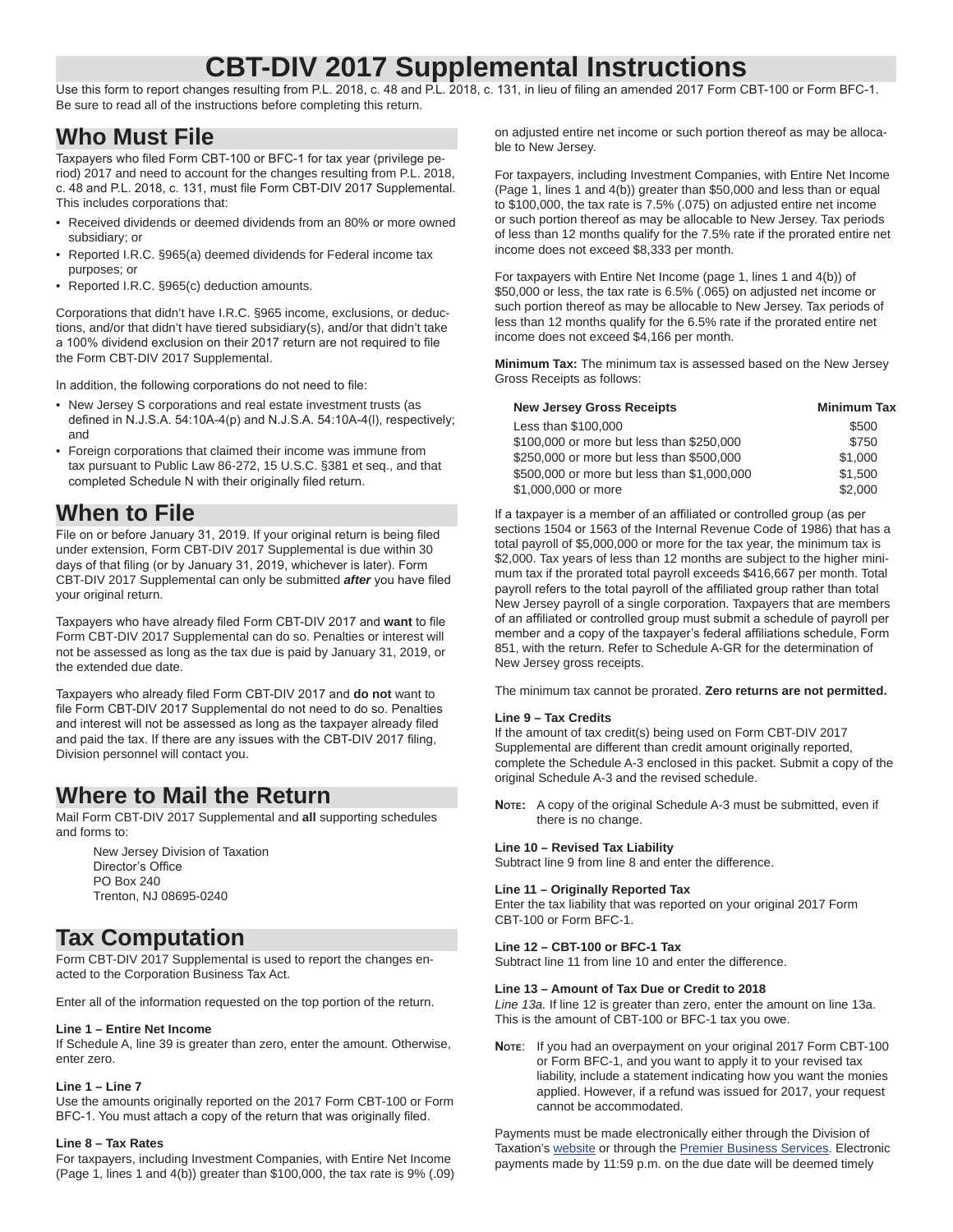even if the settlement date is after the filing deadline. Be sure to indi**cate that the payment is for 2017.**

**NOTE:** Penalties and interest are imposed whenever tax is paid after the original due date. See the section on "Penalties, Interest, Collection Fees" in the publication ANJ-1, *New Jersey Taxpayers' Bill of Rights.*

*Line 13b.* If line 12 is less than zero, enter the amount on line 13b. This is the amount that will be credited forward to the 2018 return.

*Line 13c.* If line 12 is zero, enter zero on line 13c. You must submit this return even if the result is zero.

# **Schedule A**

#### **Line 1 Through Line 33(a)**

Enter the amount originally reported on Form CBT-100 or Form BFC-1 onto each of the lines.

#### **Line 33(b)**

*Line 33(b)(1).* For tax years beginning on and after January 1, 2017, the Internal Revenue Code §965 net amounts reported for Federal purposes must be reported on line 33(b)(1). The gross I.R.C. §965(a) exclusion amounts must be included on Schedule P and Schedule R and Schedule RT, if applicable, and included accordingly on line 37, Schedule A.

**NOTE:** If Internal Revenue Code §965 dividends were included on Schedule A, line 4 on your original Form CBT-100 or BFC-1, do not include on line 33(b)(1).

Include a copy of the I.R.C. §965 Repatriation Tax Schedule filed with your federal return.

*Line 33(b)(2).* Enter amounts originally reported on Line 33b of Form CBT-100 or BFC-1.

#### **Line 33(e)**

Enter any IRC §965(c) deductions and exemptions for periods beginning on or after January 1, 2017, as disallowed by New Jersey statute. Enclose a schedule. See N.J.S.A. 54:10A-6.5.

#### **Line 35 – Net Operating Loss Deduction**

Enter your Net Operating Loss deduction. Enclose a copy of the originally filed Form 500. If this amount is being amended, you must also submit a revised Form 500.

#### **Line 37 – Dividend Exclusion**

Complete Schedule P and Schedule R and enter the appropriate amount.

New Jersey follows the federal ownership attribution rules. This includes the federal ownership attribution rules that were made retroactive to January 1, 2017, pursuant to P.L. 115-97. Therefore, when determining the dividend exclusion allowable pursuant to N.J.S.A. 54:10A-4(k)(5), a taxpayer must calculate the ownership percentages of its subsidiaries accordingly.

#### **BFC-1: Line 38 – IBF Exclusion**

Enter the amount reported on line 38 of the Schedule A previously filed with your 2017 Form BFC-1. This amount cannot be amended using CBT-DIV 2017 Supplemental.

Note: Pursuant to N.J.S.A. 54:10A-4(k)(4) only certain taxpayers are allowed this exclusion. Enter zero on line 38 if you were a taxpayer that did not take this exclusion on your original tax return.

#### **Line 39 – Entire Net Income**

Add lines 37 and 38 and subtract the total from line 36. Enter the difference on this line and on page 1, line 1, CBT-DIV-2017-Supplemental.

# **More Information**

Additional information on the changes resulting from P.L. 2018, c. 48 and P.L. 2018, c. 131 is available on the Division's website. If you have questions about this form, please email us at Taxation.CBT@treas.nj.gov.

# **Schedule A-3**

Enclose a copy of the Schedule A filed with your original CBT-100 or BFC-1 return. If the amount of your tax credit is changing, compete a revised Schedule A-3.

# **Schedule P – Subsidiary Investment Analysis**

Itemize the investment in each subsidiary company, showing the name of each subsidiary, the percentage of interest held in each company, the individual book value included in the balance sheet for each subsidiary investment and the amount of dividends paid and/or deemed received from each subsidiary that is included in gross income on Schedule A. Part I is for reporting information from domestic subsidiaries. Part II is for reporting information on foreign subsidiaries. Do not include advances or other receivables due to subsidiaries in the book value reported at Column 3.

**NOTE:** The gross IRC 965(a) amount must be included on Schedule P, not the net IRC 965 amount.

# **Schedule R – Dividend Exclusion**

Taxpayers may exclude from entire net income 95% of dividends from qualified subsidiaries, if such dividends were included in the taxpayer's gross income on Schedule A. The calculation is done in Part I and Part II of Schedule R (see N.J.S.A. 54:10A-4(k)(5)). A qualified subsidiary is defined as ownership by the taxpayer of at least 80% of the total combined voting power of all classes of stock entitled to vote and at least 80% of the total number of shares of all other classes of stock, except non-voting stock which is limited and preferred as to dividends. With respect to other dividends, the exclusion shall be limited to 50% of such dividends included in the taxpayer's gross income on Schedule A, provided the taxpayer owns at least 50% of voting stock and 50% of the total number of shares of all other classes of stock. The amount of the dividend exclusion allowed to be taken as a deduction is limited to the amount of income reported on line 36 of Schedule A for that tax year. Taxpayers shall not include money market fund or REIT income as part of the dividend exclusion.

**NOTE:** The gross IRC 965(a) amount must be included on Schedule R, not the net IRC 965 amount.

Part II of Schedule R is used for calculating the 5% of dividend income received by a taxpayer from a 80% or greater owned subsidiary that is includable in entire net income and is subject to a special statutory allocation factor, which is the lower of the three-privilege period average allocation factor of the 2014 through 2016 allocation factors filed by the taxpayer on their tax returns or 3.5%. If one of those returns was a short-year return, the allocation from that year will count for the special three-year average allocation formula. If the taxpayer has filed fewer than three periods, take the average of the periods being reported. All allocation factors must be carried out to 6 decimal places.

**Note**: The tiered divided exclusion from certain subsidiaries is calculated separately on Schedule RT since it is an allocated dividend exclusion.